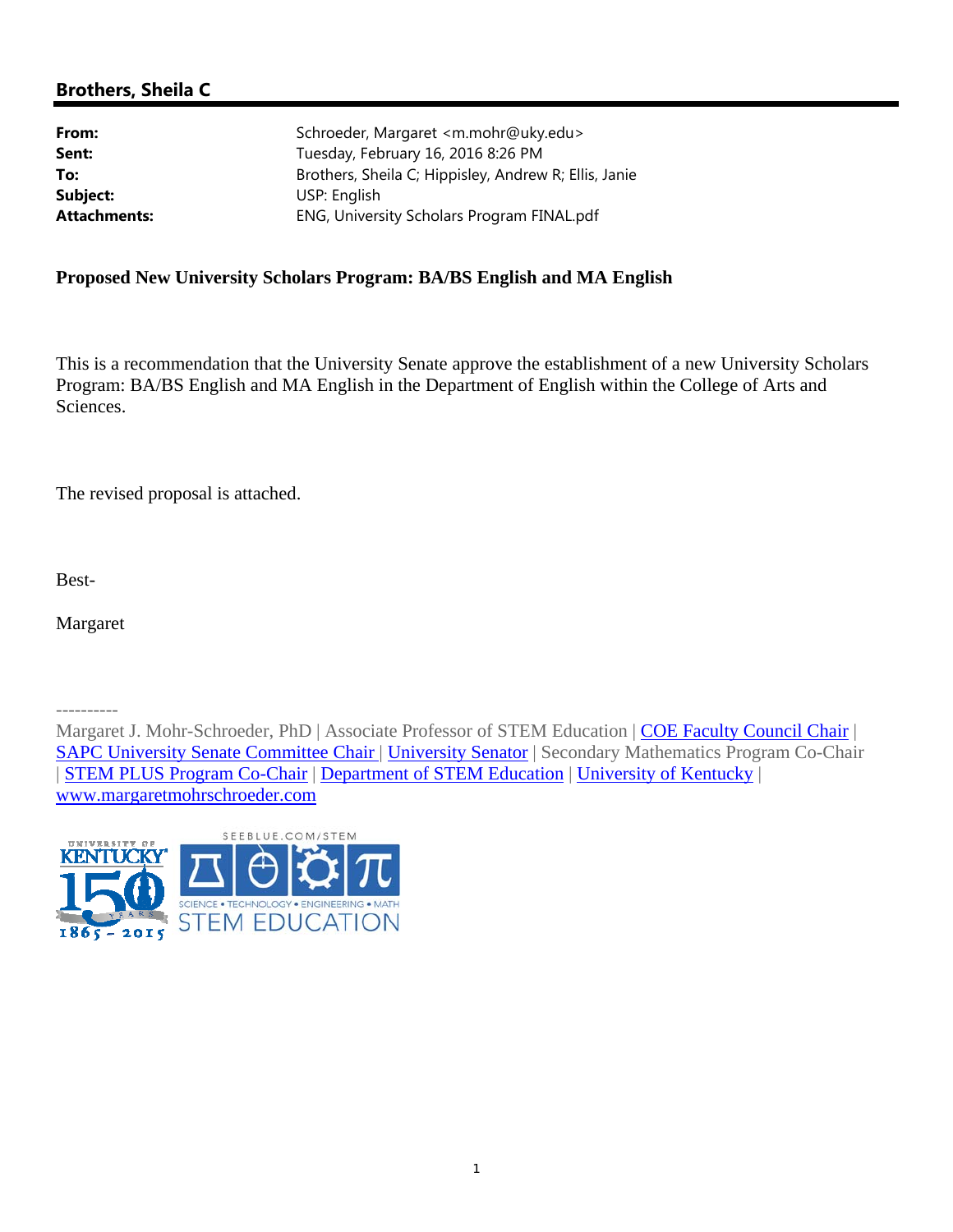## Proposal for a University Scholars program for the Master of Arts in English

### Introduction and Rationale

The Department of English offers the degree of Master of Arts (MA) as part of our graduate program. This degree requires thirty hours and is available with a thesis or non-thesis option. Approximately four students complete the MA degree each year and almost all choose the non-thesis option. The Department also has an active Master of Fine Arts (MFA) program in Creative Writing and a Doctor of Philosophy (PhD) degree in Literature, as well as a Bachelor of Arts and Bachelor of Science in English.

The Department proposes to establish a University Scholars program for our MA program in English. This program will help to increase the number of English majors at Kentucky who choose to pursue graduate study, and strengthen the preparation of those who go on to further study in English. More specifically:

- This program will provide a formal path for our best undergraduate students  $\bullet$ to begin graduate study.
- At the same time, strong undergraduate students with the potential to excel,  $\bullet$ but who may not yet be quite ready or competitive for top graduate programs, can better prepare themselves through this program.
- There will be significant efficiencies for the students, who will be able to  $\bullet$ complete their MA degree in one year of study beyond the BA.
- Students who earn a MA degree in this program will be terrifically positioned  $\bullet$ to continue on for doctoral study, or to enter other graduate programs of study, such as Law, or to look for jobs in which an MA in English would be beneficial.

### **Program Admission**

A student seeking admission to the MA University Scholars program in English is required to meet the following requirements:

- 1. The student must be an undergraduate pursuing the BA or BS in English and must apply for the University Scholars Program in the Spring semester prior to their senior year.
- 2. The student must have 90 hours completed or in progress at the time s/he applies and be on track to complete a Bachelor's degree in English during the first year of the University Scholars program.
- 3. The student must have an overall GPA of 3.2 or above on a 4.0 scale and must have a GPA of 3.5 in English (including cross-listed) courses.
- 4. The applicant must follow the current application procedures for the Graduate School and the Graduate Program in the Department of English and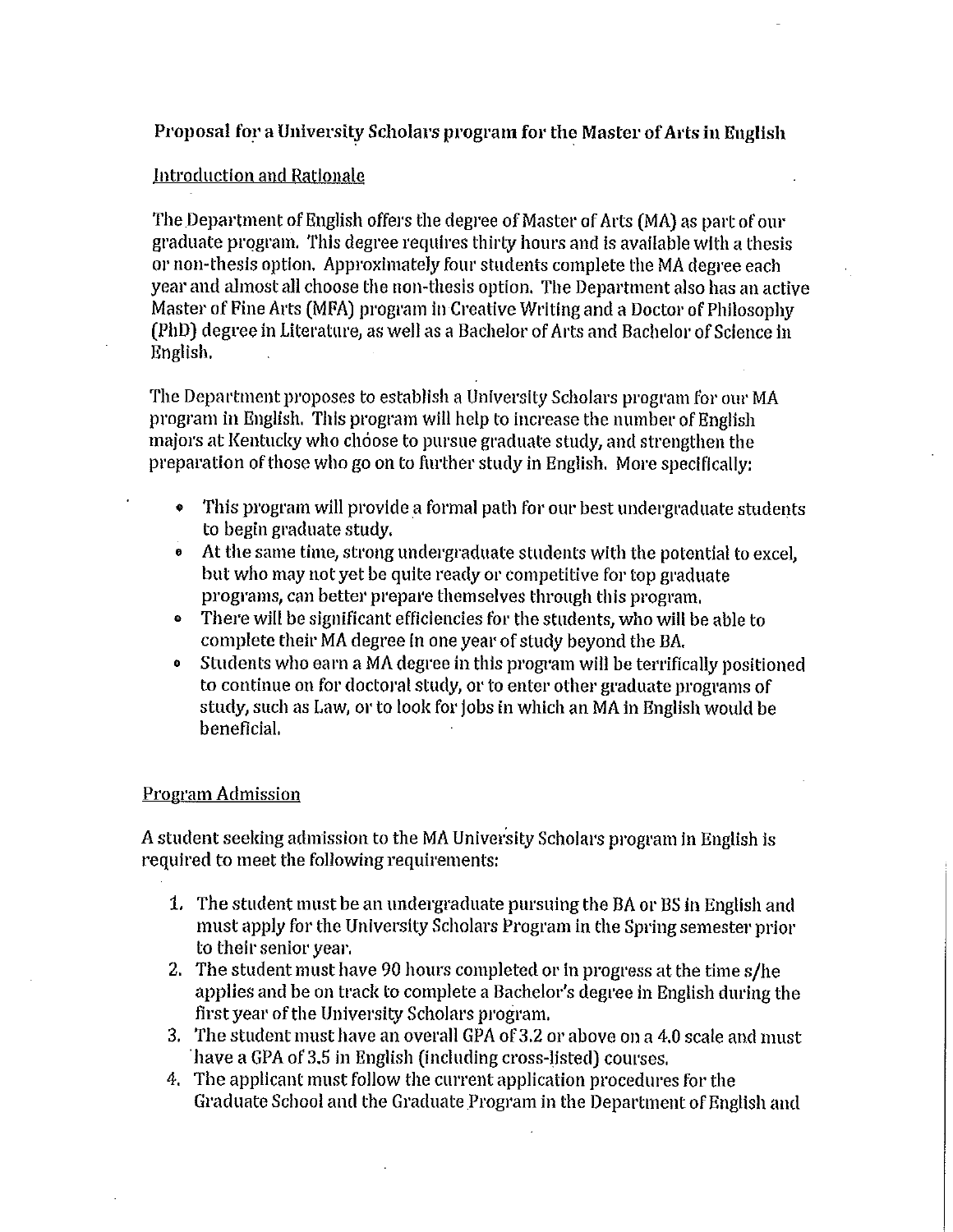must meet the admission standards of the Graduate School and MA program in the Department of English.

5. Admission is at the discretion of the English Department Graduate Committee.

#### **Program of Study**

In the first year of the University Scholars Program, students may take up to twelve hours of graduate-level coursework that can be dual-counted towards the BA and MA requirements. They will also complete any outstanding BA requirements. In the second year of the program, students will complete the remaining eighteen hours for the MA degree. Participation in the University Scholars program does not change any undergraduate degree requirement or MA degree requirement.

The Director of Graduate Studies (DGS) or a faculty advisor will advise the students in the University Scholars program regarding the graduate program. The student's undergraduate advisor will continue to provide guidance on the student's undergraduate program.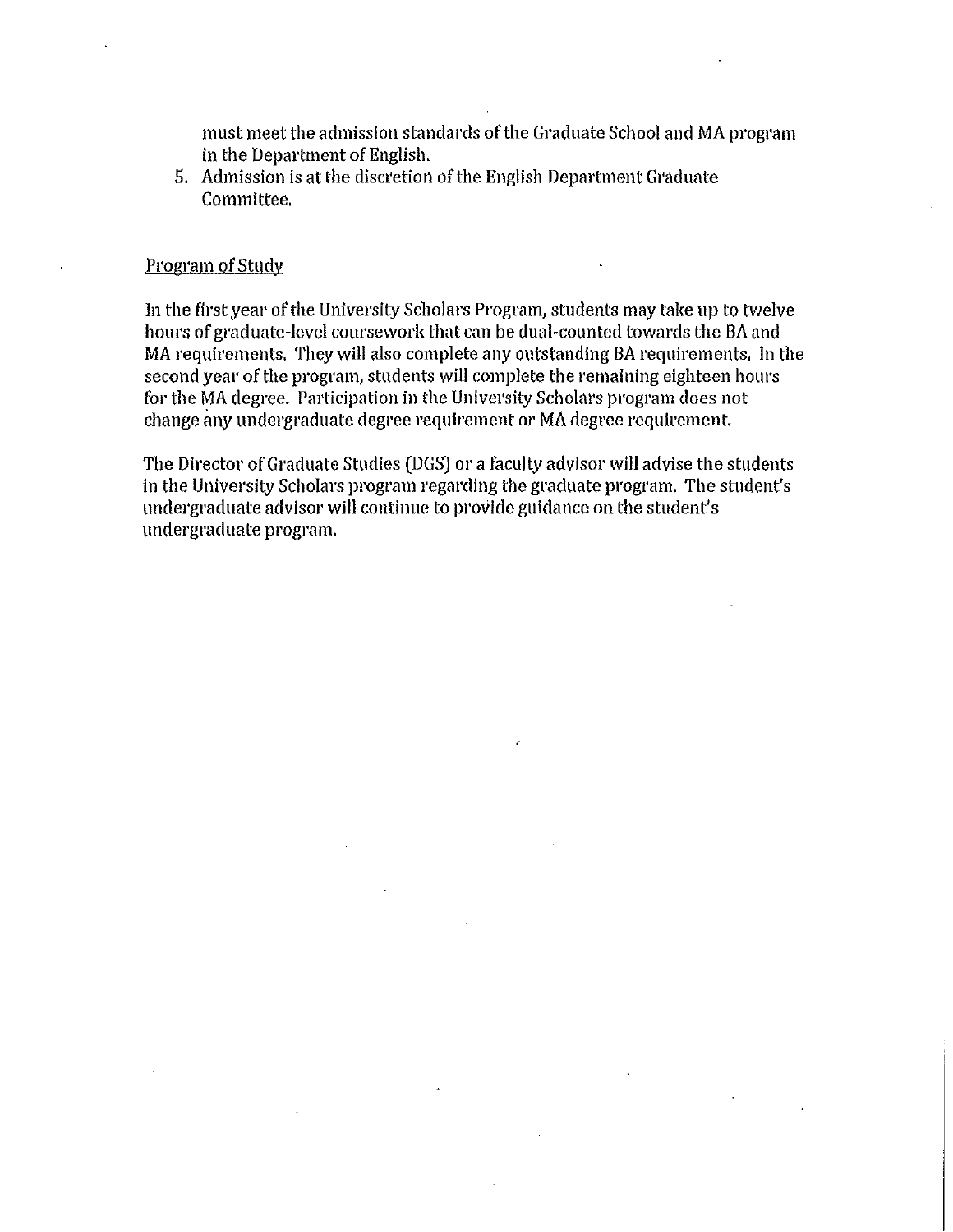The English University Scholars Program (USP) will be assessed according to the following methods and criteria. Each year, the Department Chairperson or Director of Graduate Studies will gather the following criteria:

- Number of applicants to the program
- Number of applicants from underrepresented groups
- Selectivity within admissions
- Yield of admitted students
- GRE and undergraduate GPA of applicants and admitted students and enrolled students
- Number of students in the program
- Attrition rate between first and second year
- 2-year graduation rate
- Employment of graduates and/or admission of graduates to doctoral programs

We will evaluate the information each year in order to make adjustments to our recruiting of new students and our advising of current students as necessary. Over time, the information will also be an important point of information for any curricular adjustments we may consider in order to make our students as competitive as possible for employment or eventual doctoral study.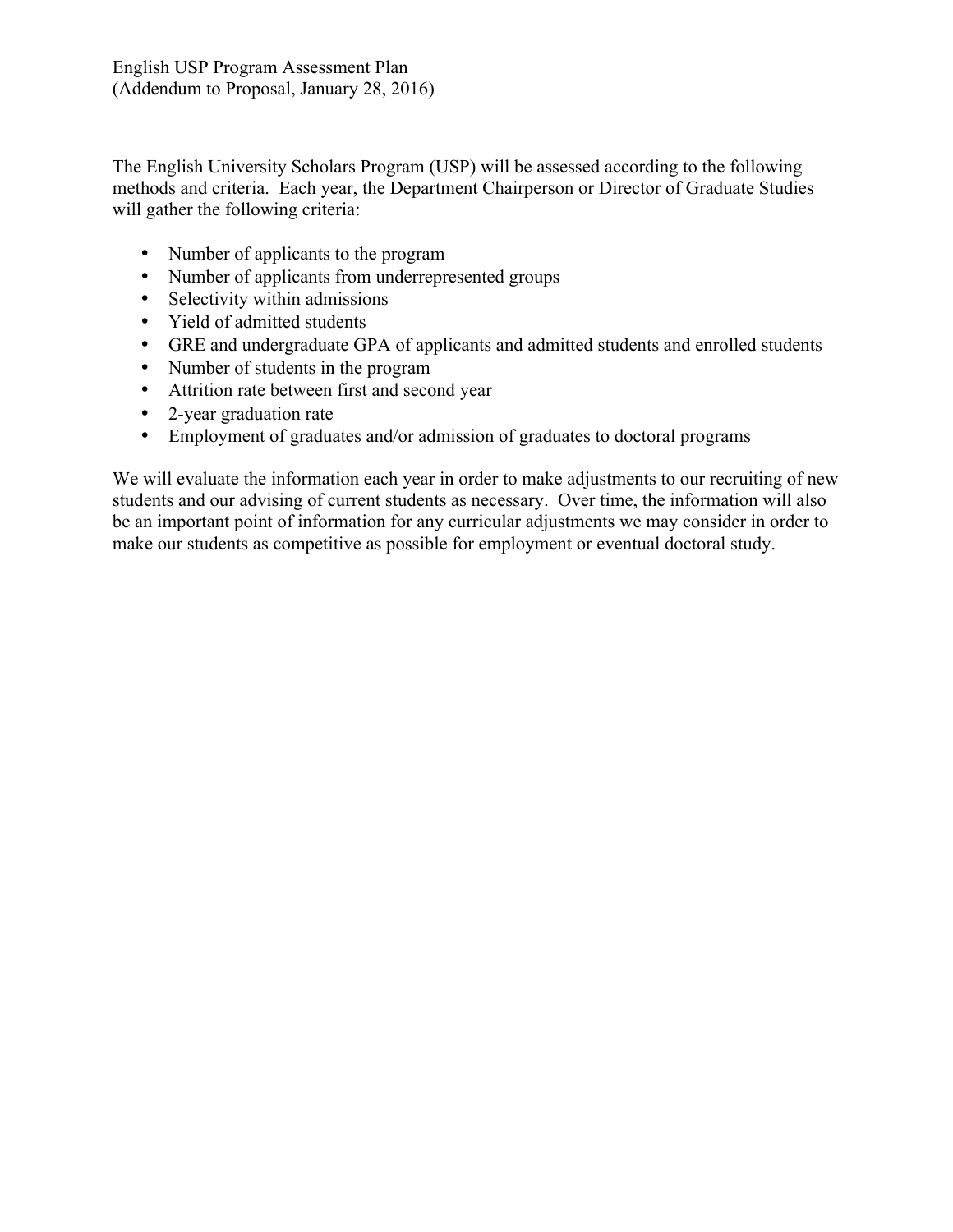### **5-YEAR CURRICULAR MAP**

# **ENG University Scholars Program (B.A. + M.A.)**



 $\ddagger$  Incoming students are strongly encouraged to take WRD 112 to fulfill the CC1 and CC2 requirements if they have any of the following: an ACT English score of 32 or Higher, an SAT Verbal score of 720 or Higher, or an AP English Composition score of 4 or 5. If the Student has been accepted into the University Honors Program, the Student is required to take WRD 112 to fulfill CC1 and CC2.

To be discussed with your academic advisor.

- ¤ Students who have taken at least 2 years of a language in high school can complete the A&S Foreign Language Requirement with 3 college semesters of a different language. Also note that if you take a foreign language placement exam, you may be exempt from 1 or more of the beginning semesters of that language. Any language sequence may be used to satisfy the foreign language requirements -French, German, Greek, or Latin is recommended.
- $\bullet$  6 hours of 'free' electives that do not count toward any other requirement must be taken. Additional electives may be required to earn the required minimum of 120 hours.
- o Major Elective credit at the 200 level is restricted to: two additional ENG Historical Surveys that are not counted toward the Historical Survey requirement; plus two of the following: ENG 207, ENG/LIN 221, ENG 260, ENG 280, and ENG 290. Otherwise English electives

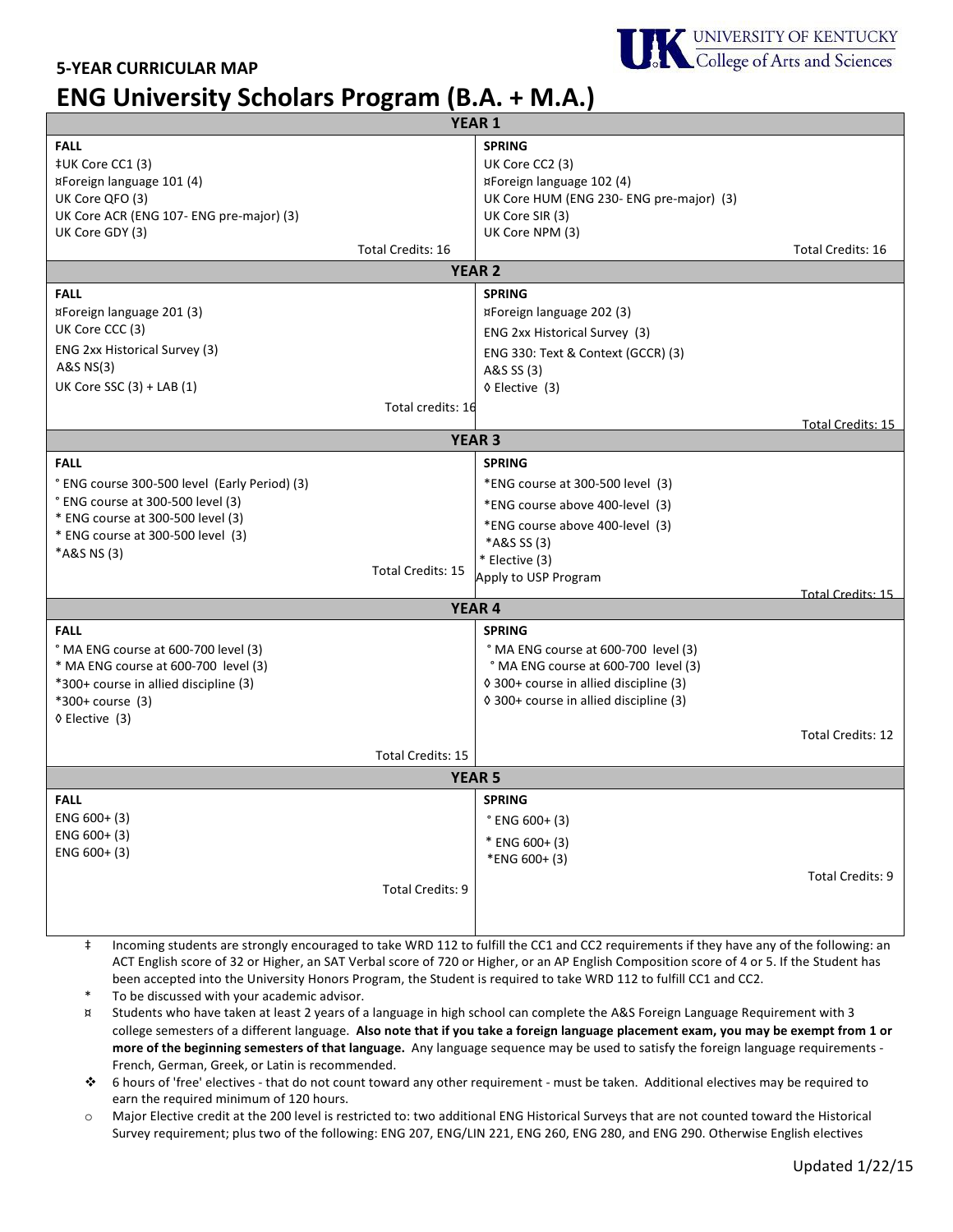must be at the 300-500 level. Two electives must be at the 400-level, and one must be above 407.

| <b>UK Core Abbreviations</b>                                          | CC1= Composition and Communication I CC2=       |
|-----------------------------------------------------------------------|-------------------------------------------------|
| HUM = Intellectual Inquiry in the Humanities                          | Composition and Communication II QFO=           |
| NPM=Intellectual Inquiry in the Natural/Physical/Mathematical Science | <b>Quantitative Foundations</b>                 |
| SSC=Intellectual Inquiry in Social Sciences                           | SIR= Statistical Inferential Reasoning          |
| ACR=Intellectual Inquiry in Arts & Creativity                         | CCC= Community, Culture and Citizenship in U.S. |
| <b>GCCR</b> = Graduation Composition and Communication                | <b>GDY= Global Dynamics</b>                     |
|                                                                       |                                                 |

**College of Arts & Sciences Abbreviations** SS: Social Sciences NS: Natural Sciences Lab: College Laboratory or Field Experience Requirement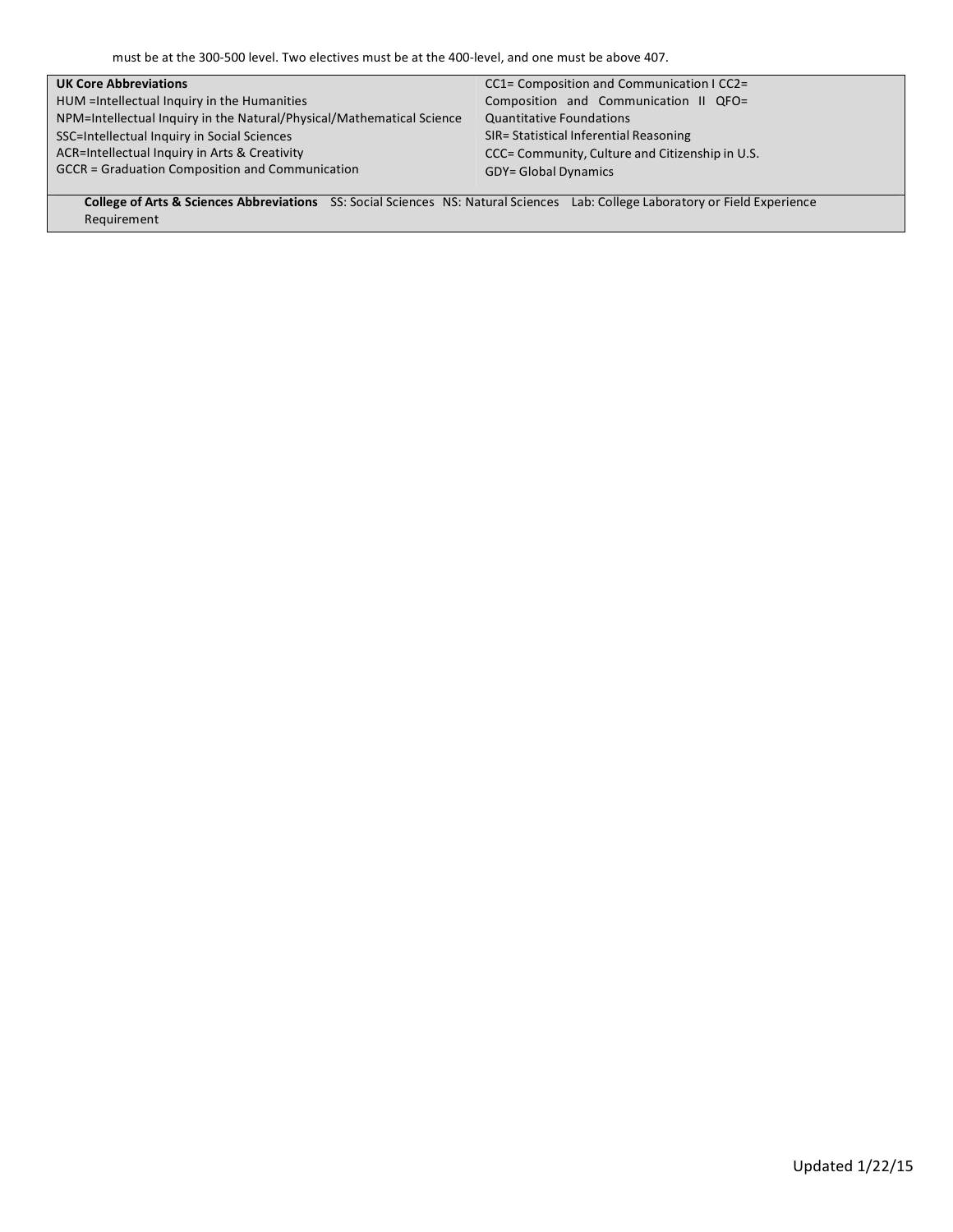# **Brothers, Sheila C**

| From:               | Nikou, Roshan                                                                            |
|---------------------|------------------------------------------------------------------------------------------|
| Sent:               | Friday, December 11, 2015 10:41 AM                                                       |
| To:                 | Brothers, Sheila C; Carvalho, Susan E; Ellis, Janie; Ett, Joanie M; Hippisley, Andrew R; |
|                     | Jackson, Brian A; Lindsay, Jim D.; Nikou, Roshan; Price, Cleo; Timoney, David M          |
| Cc:                 | Molloy, Janelle; Parker, Steve; Perkins, Andrea L; Harmon, Camille; Clymer, Jeffory A;   |
|                     | McCuddy, Jacqueline R; Ivanov, Bobi                                                      |
| Subject:            | Transmittal                                                                              |
| <b>Attachments:</b> | Masters in KHP Sport Leadership w sig-signed.pdf; Ph.D.Radiation Sciences-signed.pdf;    |
|                     | ENG, University Scholars Program, 10_20, 2015-signed.pdf; Masters Program CHANGE         |
|                     | Form 2015-HB-MPH.pdf; MHA Program Change 2015 Form.pdf; HA-CPH Course                    |
|                     | Change Table_TOGC-signed.pdf                                                             |

TO: Andrew Hippisley, Chair and Sheila Brothers, Coordinator Senate Council

# FROM: Susan Carvalho, Chair and Roshan Nikou, Coordinator Graduate Council

The Graduate Council approved the following proposals and is now forwarding them to the Senate Council to approve. All the courses listed below, are accessible via E‐Cats' workflow.

### **Programs**

Ph.D. in Radiation Science University Scholars English Master of Public Health Master of Health Administration Master in KHP

## **Courses**

PA 695 Data and Revenue Forecasting PA 696 Legal Issues in Public Financial Management PA 697 Special Topics in Public Financial Management BAE 535 Environmental Control System Design and Reclamation CHE 516 Inorganic Materials Chemistry CPH 716 Proseminar in Occupational Health and Safety CPH 746 Research Methods and Program Evaluation LIN 615 Advanced Phonology LIN 622 Advanced Syntax LIN 640 Advanced Laboratory in Linguistics LIN 709 Advanced Seminar in Semantics and Pragmatics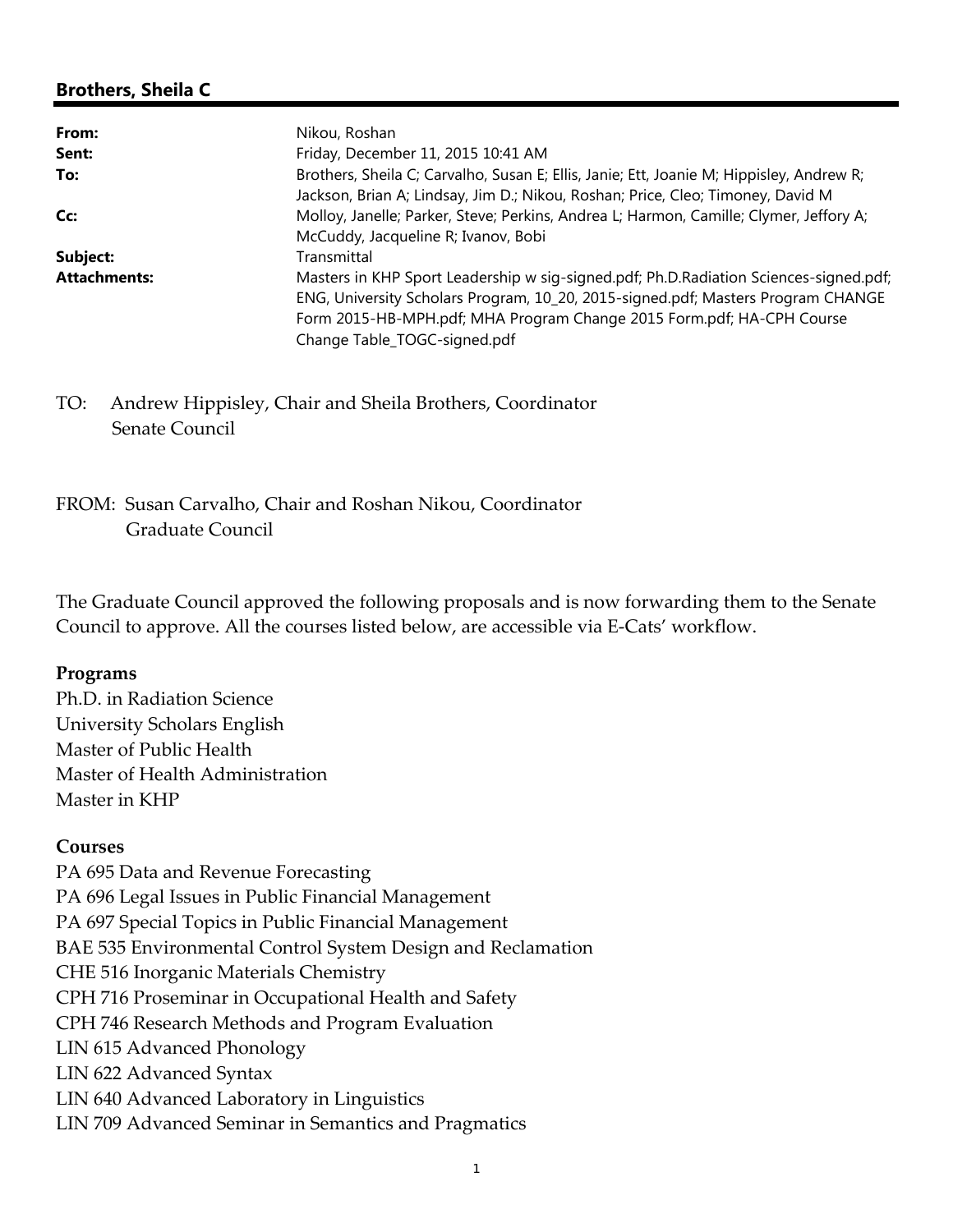

College of Arts & Sciences **Educational Policy Committee** 202 Patterson Office Tower Lexington, KY 40506-0027

859 257-6689 Jax 859 257-2635

www.as.uky.edu/education-policycommittee

10/20/15

Dear Graduate Council,

 $\ddot{\phantom{a}}$ 

The College of Arts and Sciences Education Policy Committee unanimously approved the English University Scholars proposal on Tuesday, October 6, 2015.

Sincerely,

that de

**Stephen Testa** Chair, Education Policy Committee